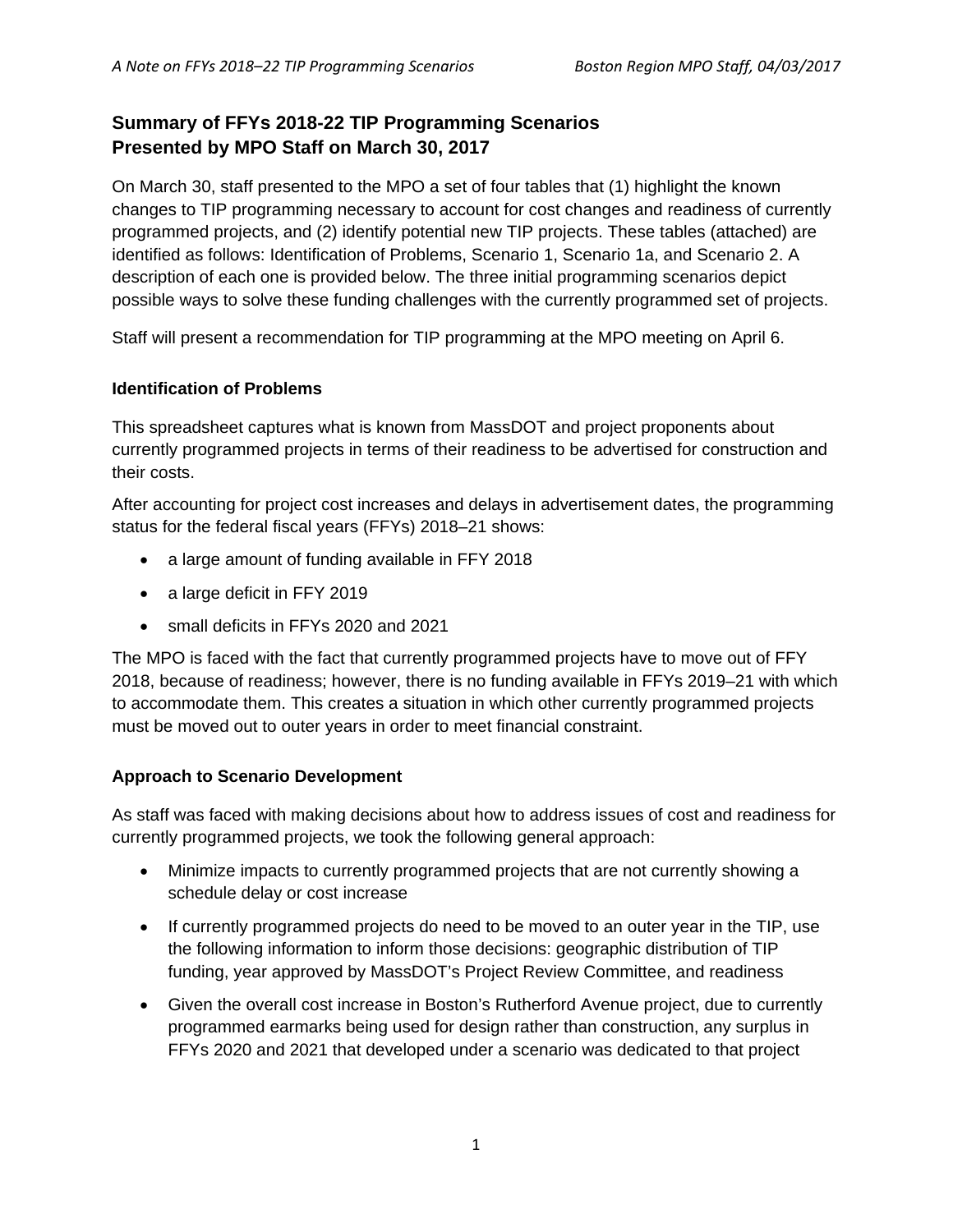### **Scenario 1**

| <b>Baseline</b><br>Assumption(s)              |           | Delay Brookline (Gateway East) project until FFY 2019<br>Cost increase for Newton and Needham (Highland Avenue),<br>delay to FFY 2019, and fund over two year construction timeline              |
|-----------------------------------------------|-----------|--------------------------------------------------------------------------------------------------------------------------------------------------------------------------------------------------|
| <b>Projects Moved to</b><br><b>Later Year</b> | $\bullet$ | Everett (Ferry Street) moves from FFY 2019 to FFY 2022<br>Boston (Boylston Street) moves from FFY 2020 to FFY 2021<br>Norwood (Route 1 and University Avenue) moves from FFY 2021<br>to FFY 2022 |
| <b>Rutherford Avenue</b><br><b>Funding</b>    |           | \$3.3 million added in FFY 2020 and \$5.5 million added in FFY 2021                                                                                                                              |
| <b>New Project Funding</b>                    | $\bullet$ | Hull (Atlantic Avenue) programmed in FFY 2018<br>\$33.7 million remaining for new projects in FFY 2022                                                                                           |

### **Scenario 1A**

| <b>Baseline</b><br>Assumption(s)              |                        | Same as Scenario 1                                                                                                             |
|-----------------------------------------------|------------------------|--------------------------------------------------------------------------------------------------------------------------------|
| <b>Projects Moved to</b><br><b>Later Year</b> | $\bullet$<br>$\bullet$ | Everett (Ferry Street) moves from FFY 2019 to FFY 2022<br>Lynn (Route 129/Lynnfield Street) moves from FFY 2020 to FFY<br>2021 |
| <b>Rutherford Avenue</b><br><b>Funding</b>    | $\bullet$              | None: no additional allocation of funding in FFY 2020 and FFY 2021                                                             |
| <b>New Project Funding</b>                    | $\bullet$<br>$\bullet$ | Hull (Atlantic Avenue) programmed in FFY 2018<br>\$41.3 million remaining for new projects in FFY 2022                         |

## **Scenario 2**

| <b>Baseline</b><br>Assumption(s)              | $\bullet$                                                     | Same as Scenario 1                                                                                                                                                                                                                                                                                                                             |
|-----------------------------------------------|---------------------------------------------------------------|------------------------------------------------------------------------------------------------------------------------------------------------------------------------------------------------------------------------------------------------------------------------------------------------------------------------------------------------|
| <b>Projects Moved to</b><br><b>Later Year</b> | $\bullet$<br>$\bullet$<br>$\bullet$<br>$\bullet$<br>$\bullet$ | Everett (Ferry Street) moves from FFY 2019 to FFY 2021<br>Boston (Boylston Street) moves from FFY 2020 to FFY 2021<br>Framingham (Union Avenue) moves from FFY 2021 to FFY 2022<br>Beverly (Intersection Improvements) moves from FFY 2021 to FFY<br>2022<br>Norwood (Route 1 and University Avenue) moves from FFY 2021 to<br><b>FFY 2022</b> |
| <b>Rutherford Avenue</b><br>Funding           | $\bullet$                                                     | \$3 million added in FFY 2020 and \$1.2 million added in FFY 2021                                                                                                                                                                                                                                                                              |
| <b>New Project Funding</b>                    | $\bullet$<br>$\bullet$                                        | Hull (Atlantic Avenue) programmed in FFY 2018<br>\$36.1 million remaining for new projects in FFY 2022                                                                                                                                                                                                                                         |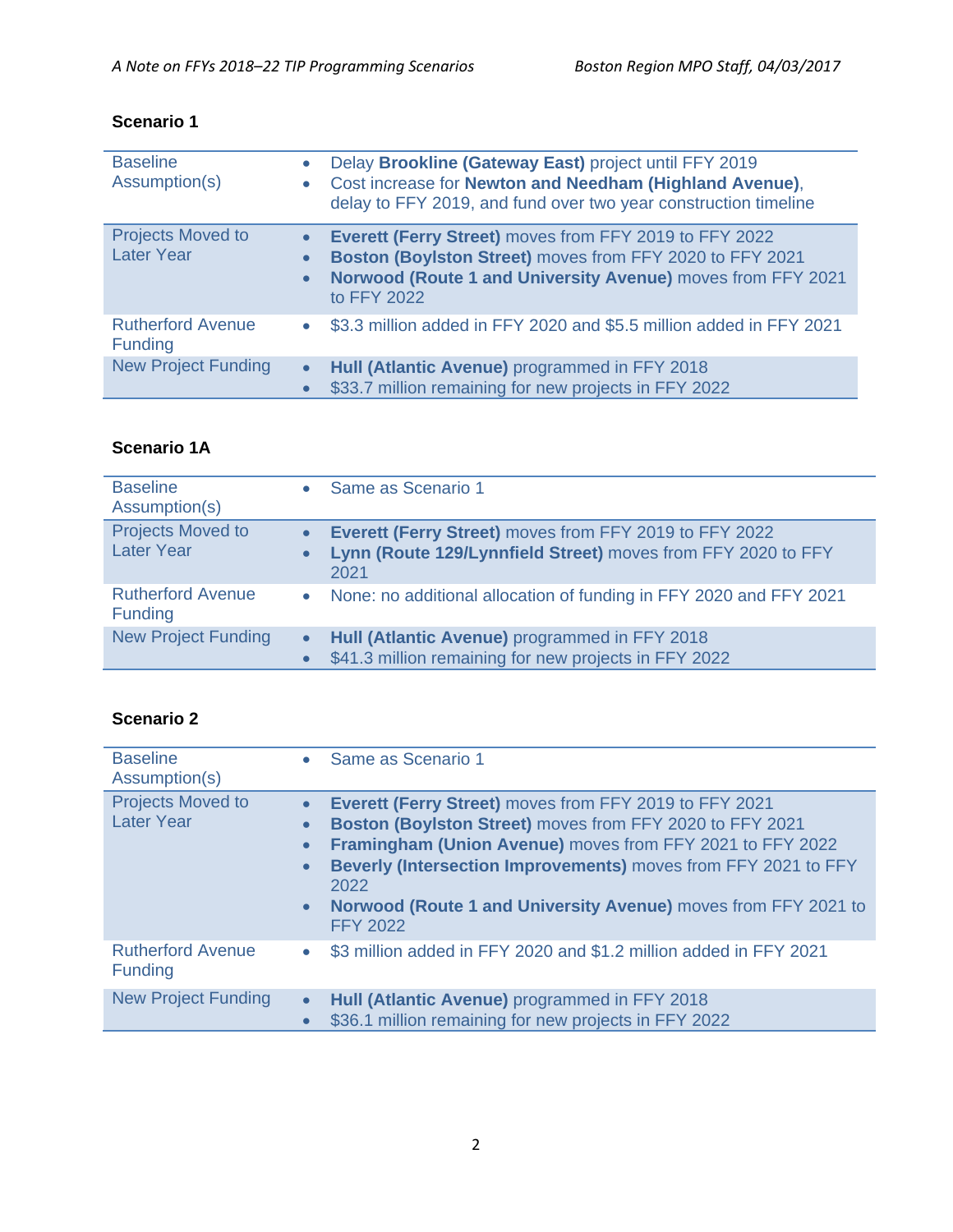# **FFYs 2018-22 TIP Target Highway Program: Draft Programming Scenarios** Staff Rec Scenarios\_ID Problems

| <b>Proponent(s)</b>                                  | TIP ID                                                 | <b>Project Name</b>                                                                                                     | <b>Invest-ment</b><br><b>Category</b> | <b>Proposed 1st</b><br><b>FFY</b><br><b>Advertised</b> | <b>MAPC</b><br>Communit\<br>Type | Sub-<br>region | <b>Score</b>  | <b>PRC-</b><br>Approved<br>Year                        | <b>Project Status</b>                    | <b>Current</b><br><b>FFY 2017</b> | <b>Proposed</b><br><b>FFY 2017</b> | <b>Current</b><br><b>FFY 2018</b> | <b>Proposed</b><br><b>FFY 2018</b> | <b>Current</b><br><b>FFY 2019</b> | <b>Proposed</b><br><b>FFY 2019</b> | <b>Current</b><br><b>FFY 2020</b>                                                                                           | Proposed<br><b>FFY 2020</b> | <b>Current</b><br><b>FFY 2021</b>                | Proposed<br><b>FFY 2021</b>                            | <b>Proposed</b><br><b>FFY 2022</b> | Target Funds   Other Funds<br><b>Proposed in</b><br>FFYs 2018-22 | (Non-Target<br>Funds) | <b>Total Project</b><br>Cost (all FYs) |
|------------------------------------------------------|--------------------------------------------------------|-------------------------------------------------------------------------------------------------------------------------|---------------------------------------|--------------------------------------------------------|----------------------------------|----------------|---------------|--------------------------------------------------------|------------------------------------------|-----------------------------------|------------------------------------|-----------------------------------|------------------------------------|-----------------------------------|------------------------------------|-----------------------------------------------------------------------------------------------------------------------------|-----------------------------|--------------------------------------------------|--------------------------------------------------------|------------------------------------|------------------------------------------------------------------|-----------------------|----------------------------------------|
| <b>Needham and</b><br><b>Wellesley</b>               | 603711                                                 | Rehabilitation/replacement of 6 bridges on I-<br>95/ Route 128 (add-a-lane - Contract V)                                | MI                                    | advertised                                             |                                  |                |               |                                                        | advertised                               | \$24,539,816                      | \$24,539,816                       | \$1,988,367                       | \$1,988,367                        |                                   |                                    |                                                                                                                             |                             |                                                  |                                                        |                                    | \$1,988,367                                                      |                       |                                        |
| Bedford, Billerica, and<br><b>Burlington</b>         | 29492                                                  | Middlesex Turnpike improvements, phase III                                                                              | MI                                    | advertised                                             |                                  |                | 53            |                                                        | advertised                               | \$6,604,906                       | \$6,604,906                        |                                   |                                    |                                   |                                    |                                                                                                                             |                             |                                                  |                                                        |                                    |                                                                  | \$8,438,700           |                                        |
| <b>Weymouth and</b><br>Abington                      | 601630                                                 | <b>Reconstruction and widening on Route 18</b><br>(Main St.)                                                            | MI                                    | advertised                                             |                                  |                |               |                                                        | advertised                               | \$12,850,000                      | \$12,850,000                       | \$19,591,490                      | \$19,591,490                       | \$8,040,268                       | \$8,040,268                        |                                                                                                                             |                             |                                                  |                                                        |                                    | \$27,631,758                                                     | \$36,530,510          |                                        |
| Somerville and<br><b>Medford</b>                     | N/A                                                    | <b>Green Line Extension project (phase 1)</b>                                                                           | МI                                    | advertised                                             |                                  |                |               |                                                        | advertised                               | \$29,900,000                      | \$29,900,000                       | \$40,000,000                      | \$40,000,000                       | \$40,000,000                      | \$40,000,000                       | \$40,000,000                                                                                                                | \$40,000,000                | \$32,000,000                                     | \$32,000,000                                           |                                    | \$152,000,000                                                    |                       |                                        |
| Woburn                                               |                                                        | 604935  Reconstruction of Montvale Ave.                                                                                 | MI                                    | <b>FFY17</b>                                           |                                  |                | 50            |                                                        |                                          | \$4,752,838                       | \$4,752,838                        |                                   |                                    |                                   |                                    |                                                                                                                             |                             |                                                  |                                                        |                                    |                                                                  |                       |                                        |
| Hingham                                              |                                                        | 607309 Reconstruction and related work on Derby St.                                                                     | <b>CS</b>                             | FFY17                                                  |                                  |                | 28            |                                                        |                                          | \$4,927,769                       | \$6,716,047                        |                                   |                                    |                                   |                                    |                                                                                                                             |                             |                                                  |                                                        |                                    |                                                                  |                       |                                        |
| Marlborough                                          |                                                        | 604810 Reconstruction of Route 85 (Maple St.)                                                                           | <b>CS</b>                             | FFY17                                                  |                                  |                | 58            |                                                        |                                          | \$5,613,636                       | \$5,773,824                        |                                   |                                    |                                   |                                    |                                                                                                                             |                             |                                                  |                                                        |                                    |                                                                  |                       |                                        |
| Southborough                                         |                                                        | 604989 Reconstruction of Main St. (Route 30)                                                                            | <b>CS</b>                             | FFY18                                                  | MS                               | <b>MWRC</b>    | 42            | 2016                                                   | 75%                                      |                                   |                                    | \$7,271,690                       | \$7,271,690                        |                                   |                                    |                                                                                                                             |                             |                                                  |                                                        |                                    | \$7,271,690                                                      |                       | \$7,271,690                            |
| <b>Brookline</b>                                     | 605110                                                 | ntersection and signal improvements at Route 9<br>and Village Square (Gateway East)                                     | <b>CS</b>                             | FFY18                                                  | IC                               | <b>ICC</b>     | 68            | 2010                                                   | Pre 25%; DPH<br>scheduled for<br>4/26/17 |                                   |                                    | \$5,273,202                       |                                    |                                   | \$6,280,867                        |                                                                                                                             |                             |                                                  |                                                        |                                    | \$6,280,867                                                      | \$1,000,000           | \$7,280,867                            |
| Hingham (MassDOT)                                    | 600518                                                 | ntersection improvements at Derby St., Whiting<br>St. (Route 53) and Gardner St.                                        | <b>INT</b>                            | FFY18                                                  | <b>MS</b>                        | <b>SSC</b>     | 28            | 2010                                                   | 75%                                      |                                   |                                    | \$3,057,735                       | \$2,844,392                        |                                   |                                    |                                                                                                                             |                             |                                                  |                                                        |                                    | \$2,844,392                                                      |                       | \$2,844,392                            |
| <b>Newton and Needham</b>                            | 606635                                                 | Reconstruction of Highland Ave., Needham St.  <br>and Charles River bridge                                              | MI                                    | FFY18                                                  | IC                               | <b>ICC</b>     | 75            | 2011                                                   | 75%                                      |                                   |                                    | \$15,464,292                      |                                    |                                   | \$9,519,900                        |                                                                                                                             | \$9,519,900                 |                                                  |                                                        |                                    | \$19,039,800                                                     |                       | \$19,039,800                           |
| <b>Hopkinton</b>                                     | 606043                                                 | ignal and intersection improvements on Route                                                                            | <b>CS</b>                             | FFY19                                                  | <b>DS</b>                        | <b>SWAP</b>    | 65            | 2010                                                   | 25%                                      |                                   |                                    |                                   |                                    | \$8,501,376                       | \$8,174,400                        |                                                                                                                             |                             |                                                  |                                                        |                                    | \$8,174,400                                                      |                       | \$8,174,400                            |
| Everett                                              |                                                        | 607652 Reconstruction of Ferry St.                                                                                      | <b>CS</b>                             | FFY19                                                  | IC                               | <b>ICC</b>     |               | 2014                                                   | <b>PRC</b><br>Approved                   |                                   |                                    |                                   |                                    | \$7,244,124                       | \$16,599,002                       |                                                                                                                             |                             |                                                  |                                                        |                                    | \$16,599,002                                                     |                       | \$16,599,002                           |
| <b>Natick</b>                                        | 605034                                                 | Reconstruction of Route 27 (North Main St.)                                                                             | <b>CS</b>                             | FFY19                                                  | <b>MS</b>                        | <b>MWRC</b>    | 60            | 2007                                                   | 25%                                      |                                   |                                    |                                   |                                    | \$15,459,553                      | \$15,459,553                       |                                                                                                                             |                             |                                                  |                                                        |                                    | \$15,459,553                                                     |                       | \$15,459,553                           |
| <b>Milford</b>                                       | 607428                                                 | Resurfacing and intersection improvements on<br>Route 16 (Main St.)                                                     | <b>CS</b>                             | FFY19                                                  | <b>RUC</b>                       | <b>SWAP</b>    | 54            | 2013                                                   | 25%                                      |                                   |                                    |                                   |                                    | \$3,149,619                       | \$2,727,881                        |                                                                                                                             |                             |                                                  |                                                        |                                    | \$2,727,881                                                      |                       | \$2,727,881                            |
| Salem                                                |                                                        | 608352 Canal St. Rail Trail construction (phase 2)                                                                      | B/P                                   | FFY19                                                  | <b>RUC</b>                       | <b>NSTF</b>    |               | 2016                                                   | 25%                                      |                                   |                                    |                                   | \$2,787,456                        | \$2,595,840                       |                                    |                                                                                                                             |                             |                                                  |                                                        |                                    | \$2,787,456                                                      |                       | \$2,787,456                            |
| Boston                                               |                                                        | 605789 Reconstruction of Melnea Cass Boulevard                                                                          | MI                                    | FFY19                                                  | IC                               | ICC            | NA            | 2011                                                   | <b>PRC</b><br>Approved                   |                                   |                                    |                                   |                                    | \$7,853,499                       | \$7,853,499                        |                                                                                                                             |                             |                                                  |                                                        |                                    | \$7,853,499                                                      | \$17,444,339          | \$25,297,839                           |
| <b>Boston</b>                                        |                                                        | 606453   Improvements on Boylston St.                                                                                   | <b>CS</b>                             | FFY20                                                  | -IC                              | ICC            | 58            | 2011                                                   | 25%                                      |                                   |                                    |                                   |                                    |                                   |                                    | \$8,214,319                                                                                                                 | \$8,214,319                 |                                                  |                                                        |                                    | \$8,214,319                                                      |                       | \$8,214,319                            |
| _ynn                                                 |                                                        | 602077 Reconstruction on Route 129 (Lynnfield St.)                                                                      | CS                                    | FFY20                                                  | <b>RUC</b>                       | <b>ICC</b>     | 38            | 1997                                                   | 25%                                      |                                   |                                    |                                   |                                    |                                   |                                    | \$4,953,270                                                                                                                 | \$4,755,714                 |                                                  |                                                        |                                    | \$4,755,714                                                      |                       | \$4,755,714                            |
| <b>Boston</b>                                        |                                                        | 606226 Reconstruction of Rutherford Ave.                                                                                | <b>MI</b>                             | <b>FFY20</b>                                           | IC                               | <b>ICC</b>     | <b>NA</b>     | 2010                                                   | <b>PRC</b><br><b>Approved</b>            |                                   |                                    |                                   |                                    |                                   |                                    | \$7,000,000                                                                                                                 | \$7,000,000                 | \$21,832,529                                     | \$30,411,459                                           |                                    | \$37,411,459                                                     | \$8,578,930           | \$152,000,000                          |
| Ashland                                              |                                                        | 604123   Reconstruction on Route 126 (Pond St.)                                                                         | <b>CS</b>                             | FFY20                                                  | MS                               | <b>MWRC</b>    |               | 2003                                                   | 25%                                      |                                   |                                    |                                   |                                    |                                   |                                    | \$14,658,022                                                                                                                | \$14,636,338                |                                                  |                                                        |                                    | \$14,636,338                                                     |                       | \$14,636,338                           |
| Walpole (MassDOT)                                    | 602261                                                 | Reconstruction on Route 1A (Main St.)                                                                                   | <b>CS</b>                             | FFY20                                                  | <b>DS</b>                        | <b>TRIC</b>    | 51            | 1997                                                   | 75%                                      |                                   |                                    |                                   |                                    |                                   |                                    | \$18,584,373                                                                                                                | \$17,390,216                |                                                  |                                                        |                                    | \$17,390,216                                                     |                       | \$17,390,216                           |
| Woburn                                               | 604996                                                 | <b>Bridge replacement, New Boston St. over</b>                                                                          | <b>MI</b>                             | <b>FFY21</b>                                           | <b>RUC</b>                       | <b>NSPC</b>    | 55            | 2007                                                   | 25%                                      |                                   |                                    |                                   |                                    |                                   |                                    |                                                                                                                             |                             | \$17,784,392                                     | \$17,026,434                                           |                                    | \$17,026,434                                                     |                       | \$17,026,434                           |
| Framingham                                           | 608228                                                 | <b>Reconstruction of Union Ave.</b>                                                                                     | <b>CS</b>                             | FFY21                                                  | <b>RUC</b>                       | <b>MWRC</b>    |               | 2015                                                   | 25%                                      |                                   |                                    |                                   |                                    |                                   |                                    |                                                                                                                             |                             | \$10,063,912                                     | \$10,304,881                                           |                                    | \$10,304,881                                                     |                       | \$10,304,881                           |
| <b>Holbrook</b>                                      | 606501                                                 | Reconstruction of Union St. (Route 139)                                                                                 | <b>CS</b>                             | FFY21                                                  | <b>MS</b>                        | <b>SSC</b>     |               | 2011                                                   | 25%                                      |                                   |                                    |                                   |                                    |                                   |                                    |                                                                                                                             | \$1,363,630                 | \$1,363,630                                      |                                                        |                                    | \$1,363,630                                                      | \$1,527,250           | \$2,890,880                            |
| Beverly                                              | 608347                                                 | Intersection improvements at three locations                                                                            | <b>INT</b>                            | FFY21                                                  | RUC                              | <b>NSTF</b>    | 63            | 2016                                                   | <b>PRC</b><br>Approved                   |                                   |                                    |                                   |                                    |                                   |                                    |                                                                                                                             |                             | \$3,509,576                                      | \$3,360,000                                            |                                    | \$3,360,000                                                      |                       | \$3,360,000                            |
| Norwood                                              | 605857                                                 | <b>ntersection improvements at Route 1 and</b><br>University Ave./Everett St.                                           | <b>INT</b>                            | FFY21                                                  | <b>RUC</b>                       | <b>TRIC</b>    | 55            | 2009                                                   | 25%                                      |                                   |                                    |                                   |                                    |                                   |                                    |                                                                                                                             |                             | \$6,317,236                                      | \$9,166,410                                            |                                    | \$9,166,410                                                      |                       | \$9,166,410                            |
| Regionwide                                           |                                                        | Community Transportation                                                                                                | <b>CT</b>                             | FFY21                                                  |                                  |                |               |                                                        |                                          |                                   |                                    |                                   |                                    |                                   |                                    |                                                                                                                             |                             | \$1,750,000                                      | \$1,750,000                                            | \$1,750,000                        | \$3,500,000                                                      |                       | \$3,500,000                            |
| Indicates a change in project cost                   |                                                        | Note: Projects in bold typeare listed in the current Long-Range Transportation Plan (LRTP), Charting Progresss to 2040. | MI                                    | 53.3                                                   | TARGET:<br>44%                   |                |               |                                                        |                                          | 2017                              |                                    | 2018                              |                                    | 2019                              |                                    | Costs in FFYs 2019-2022 reflect an additional annual 4% inflation increase over current construction cost estimate.<br>2020 |                             | 2021                                             |                                                        | 2022                               |                                                                  |                       |                                        |
|                                                      | Indicates a project moved in to an earlier TIP element |                                                                                                                         | $\mathsf{CS}\phantom{0}$              | 22.9                                                   | 33%                              |                |               |                                                        | Total AVAILABLE Regional Highway         | \$89,188,965                      | \$89,188,965 ∥                     | \$95,038,936                      | \$95,038,936∥                      | \$98,749,261                      | \$98,749,261∥                      | \$98,029,447                                                                                                                |                             | $ \$98,029,447$ $ \$100,298,110$ $\$100,298,110$ |                                                        | \$101,539,859                      | \$493,655,613                                                    |                       |                                        |
| Indicates a project moved out to a later TIP element |                                                        |                                                                                                                         | B/P                                   | 0.6                                                    | 5%                               |                | Target Funds: |                                                        | <b>DRAFT Total PROGRAMMED Regiona</b>    | \$89,188,965                      | \$91,137,431                       | \$92,646,776                      | \$74,483,395                       | \$92,844,279                      | \$114,655,370                      | \$93,409,984                                                                                                                | \$102,880,11                |                                                  | $\left  \frac{1}{2} \right  594,621,275$ \$104,019,184 | \$1,750,000                        | \$397,788,067                                                    |                       |                                        |
| Indicates a new addition to the TIP                  |                                                        |                                                                                                                         | <b>INT</b>                            | 3.1                                                    | 16%                              |                |               | Highway Target Funds:<br>Regional Highway Target Funds |                                          |                                   | $-$1,948,466$                      | \$2,392,160                       | \$20,555,541                       | \$5,904,982                       | -\$15,906,109                      | \$4,619,463                                                                                                                 | $-$4,850,670$               | \$5,676,835                                      | $-$ \$3,721,074                                        | \$99,789,859                       | \$95,867,546                                                     |                       |                                        |
| Indicates removed from the TIP                       |                                                        |                                                                                                                         | <b>CT</b>                             | 0.7                                                    | 2%                               |                |               | Remaining (UNPROGRAMMED):<br>Percent Unprogrammed      |                                          |                                   | $-2.2%$                            |                                   | 21.6%                              |                                   | $-16.1%$                           |                                                                                                                             | $-4.9%$                     |                                                  | $-3.7%$                                                | 98.3%                              |                                                                  |                       |                                        |
|                                                      |                                                        |                                                                                                                         |                                       |                                                        |                                  |                |               |                                                        |                                          |                                   |                                    |                                   |                                    |                                   |                                    |                                                                                                                             |                             |                                                  |                                                        |                                    |                                                                  |                       |                                        |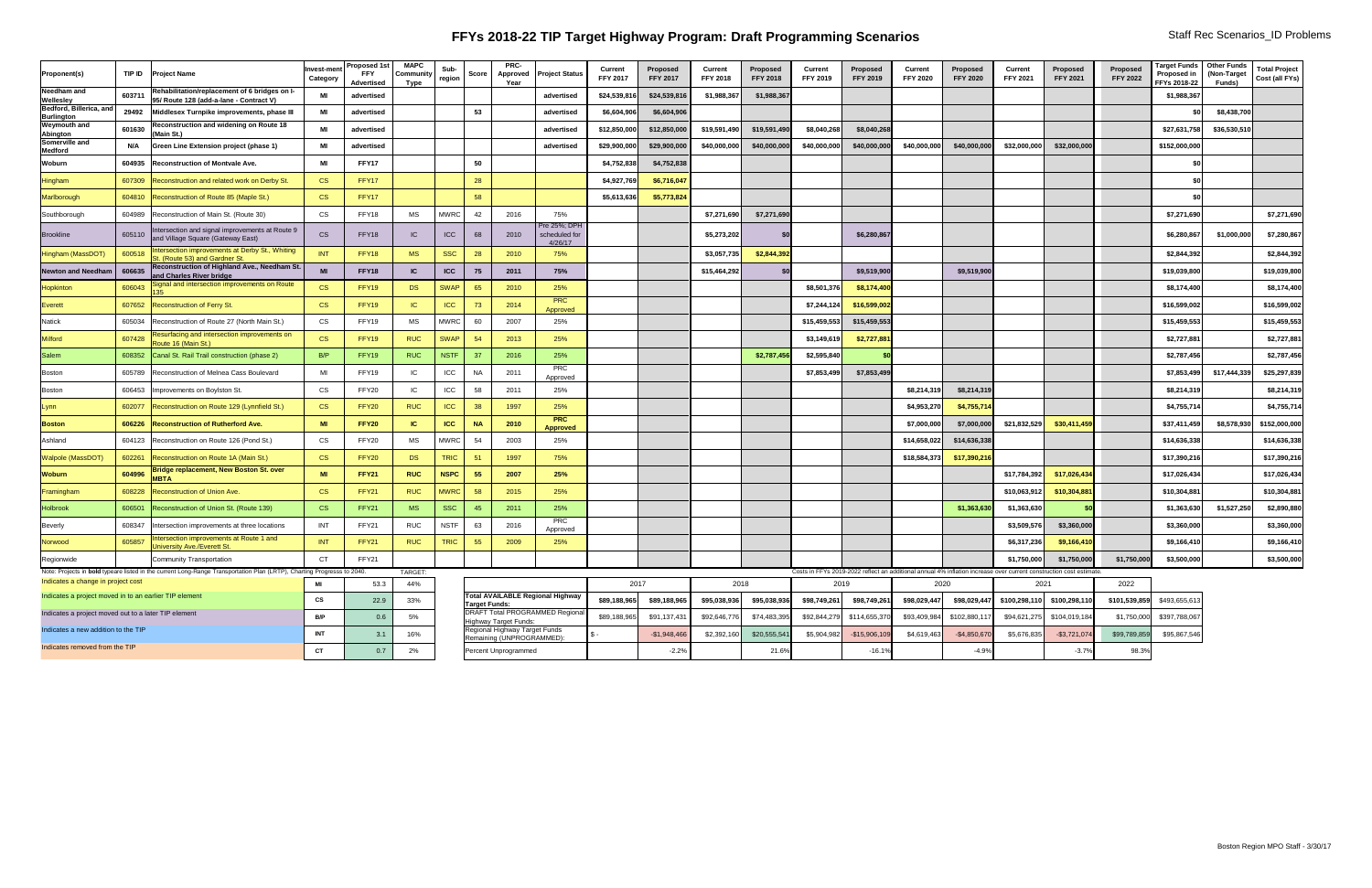# **FFYs 2018-22 TIP Target Highway Program: Draft Programming Scenarios** Scenario 1 Scenario 1

| Proponent(s)                                           | TIP ID | <b>Project Name</b>                                                                                                     | Invest-men<br>Category   | <b>Proposed 1st</b><br><b>Advertised</b> | <b>MAPC</b><br><b>Oommunity</b> region <sup> </sup><br><b>Type</b> | Sub-        | Score     | <b>PRC-</b><br><b>Approved</b><br>Year                          | <b>Project Status</b>                    | <b>Current</b><br><b>FFY 2017</b> | <b>Proposed</b><br><b>FFY 2017</b> | <b>Current</b><br><b>FFY 2018</b> | <b>Proposed</b><br><b>FFY 2018</b> | <b>Current</b><br><b>FFY 2019</b> | Proposed<br><b>FFY 2019</b> | <b>Current</b><br><b>FFY 2020</b>                                                                                   | <b>Proposed</b><br><b>FFY 2020</b> | <b>Current</b><br><b>FFY 2021</b>           | <b>Proposed</b><br><b>FFY 2021</b> | <b>Proposed</b><br><b>FFY 2022</b> | Target Funds   Other Funds<br>Proposed in   (Non-Target<br>FFYs 2018-22丨 | <b>Funds)</b> | <b>Total Project</b><br>Cost (all FYs) |
|--------------------------------------------------------|--------|-------------------------------------------------------------------------------------------------------------------------|--------------------------|------------------------------------------|--------------------------------------------------------------------|-------------|-----------|-----------------------------------------------------------------|------------------------------------------|-----------------------------------|------------------------------------|-----------------------------------|------------------------------------|-----------------------------------|-----------------------------|---------------------------------------------------------------------------------------------------------------------|------------------------------------|---------------------------------------------|------------------------------------|------------------------------------|--------------------------------------------------------------------------|---------------|----------------------------------------|
| <b>Needham and Wellesley</b>                           | 603711 | Rehabilitation/replacement of 6 bridges on I-<br>95/ Route 128 (add-a-lane - Contract V)                                | MI                       | advertised                               |                                                                    |             |           |                                                                 | advertised                               | \$24,539,816                      | \$24,539,816                       | \$1,988,367                       | \$1,988,367                        |                                   |                             |                                                                                                                     |                                    |                                             |                                    |                                    | \$1,988,367                                                              |               |                                        |
| <b>Bedford, Billerica, and</b><br><u>Burlington</u>    | 29492  | Middlesex Turnpike improvements, phase I                                                                                | MI                       | advertised                               |                                                                    |             | 53        |                                                                 | advertised                               | \$6,604,906                       | \$6,604,906                        |                                   |                                    |                                   |                             |                                                                                                                     |                                    |                                             |                                    |                                    |                                                                          | \$8,438,700   |                                        |
| <b>Weymouth and Abington</b>                           | 601630 | <b>Reconstruction and widening on Route 18</b><br>(Main St.)                                                            | <b>MI</b>                | advertised                               |                                                                    |             |           |                                                                 | advertised                               | \$12,850,000                      | \$12,850,000                       | \$19,591,490                      | \$19,591,490                       | \$8,040,268                       | \$8,040,268                 |                                                                                                                     |                                    |                                             |                                    |                                    | \$27,631,758                                                             | \$36,530,510  |                                        |
| <b>Somerville and Medford</b>                          |        | <b>Green Line Extension project (phase 1)</b>                                                                           | MI                       | advertised                               |                                                                    |             |           |                                                                 | advertised                               | \$29,900,000                      | \$29,900,000                       | \$40,000,000                      | \$40,000,000                       | \$40,000,000                      | \$40,000,000                | \$40,000,000                                                                                                        | \$40,000,000                       | \$32,000,000                                | \$32,000,000                       |                                    | \$152,000,000                                                            |               |                                        |
| Woburn                                                 | 604935 | <b>Reconstruction of Montvale Ave.</b>                                                                                  | MI                       | FFY17                                    |                                                                    |             | 50        |                                                                 |                                          | \$4,752,838                       | \$4,752,838                        |                                   |                                    |                                   |                             |                                                                                                                     |                                    |                                             |                                    |                                    |                                                                          |               |                                        |
| Hingham                                                | 607309 | <b>Reconstruction and related work on Derby St.</b>                                                                     | CS                       | FFY17                                    |                                                                    |             | 28        |                                                                 |                                          | \$4,927,769                       | \$6,716,047                        |                                   |                                    |                                   |                             |                                                                                                                     |                                    |                                             |                                    |                                    |                                                                          |               |                                        |
| Marlborough                                            |        | 604810 Reconstruction of Route 85 (Maple St.)                                                                           | CS                       | FFY17                                    |                                                                    |             | 58        |                                                                 |                                          | \$5,613,636                       | \$5,773,824                        |                                   |                                    |                                   |                             |                                                                                                                     |                                    |                                             |                                    |                                    |                                                                          |               |                                        |
| Southborough                                           | 604989 | Reconstruction of Main St. (Route 30)                                                                                   | CS                       | FFY18                                    | MS                                                                 | <b>MWRC</b> | 42        | 2016                                                            | 75%                                      |                                   |                                    | \$7,281,248                       | \$7,271,690                        |                                   |                             |                                                                                                                     |                                    |                                             |                                    |                                    | \$7,271,690                                                              |               | \$7,271,690                            |
| Brookline                                              | 605110 | Intersection and signal improvements at Route 9<br>and Village Square (Gateway East)                                    | <b>CS</b>                | FFY18                                    | IC                                                                 | ICC         | 68        | 2010                                                            | Pre 25%; DPH<br>scheduled for<br>4/26/17 |                                   |                                    | \$5,273,202                       |                                    |                                   | \$6,280,867                 |                                                                                                                     |                                    |                                             |                                    |                                    | \$6,280,867                                                              | \$1,000,000   | \$7,280,867                            |
| Hingham (MassDOT)                                      | 600518 | ntersection improvements at Derby St., Whiting<br>t. (Route 53) and Gardner St.                                         | <b>INT</b>               | FFY18                                    | <b>MS</b>                                                          | <b>SSC</b>  | 28        | 2010                                                            | 75%                                      |                                   |                                    | \$3,057,735                       | \$2,844,392                        |                                   |                             |                                                                                                                     |                                    |                                             |                                    |                                    | \$2,844,392                                                              |               | \$2,844,392                            |
| <b>Newton and Needham</b>                              | 606635 | Reconstruction of Highland Ave., Needham St.<br>and Charles River bridge                                                | <b>MI</b>                | FFY18                                    | IC                                                                 | <b>ICC</b>  | 75        | 2011                                                            | 75%                                      |                                   |                                    | \$15,464,292                      |                                    |                                   | \$9,519,900                 |                                                                                                                     | \$9,519,900                        |                                             |                                    |                                    | \$19,039,800                                                             |               | \$19,039,800                           |
| Hopkinton                                              | 606043 | Signal and intersection improvements on Route                                                                           | CS                       | FFY19                                    | <b>DS</b>                                                          | <b>SWAP</b> | 65        | 2010                                                            | 25%                                      |                                   |                                    |                                   |                                    | \$8,501,376                       | \$8,174,400                 |                                                                                                                     |                                    |                                             |                                    |                                    | \$8,174,400                                                              |               | \$8,174,400                            |
| Everett                                                | 607652 | Reconstruction of Ferry St.                                                                                             | <b>CS</b>                | FFY19                                    | IC                                                                 | ICC         | 73        | 2014                                                            | <b>PRC</b><br>Approved                   |                                   |                                    |                                   |                                    | \$7,244,124                       |                             |                                                                                                                     |                                    |                                             |                                    | \$18,514,272                       | \$18,514,272                                                             |               | \$18,514,272                           |
| Natick                                                 | 605034 | Reconstruction of Route 27 (North Main St.)                                                                             | CS                       | FFY19                                    | <b>MS</b>                                                          | <b>MWR</b>  | 60        | 2007                                                            | 25%                                      |                                   |                                    |                                   |                                    | \$15,459,553                      | \$15,459,553                |                                                                                                                     |                                    |                                             |                                    |                                    | \$15,459,553                                                             |               | \$15,459,553                           |
| <b>Milford</b>                                         | 607428 | Resurfacing and intersection improvements on<br>Route 16 (Main St.)                                                     | <b>CS</b>                | FFY19                                    | <b>RUC</b>                                                         | <b>SWAP</b> | 54        | 2013                                                            | 25%                                      |                                   |                                    |                                   |                                    | \$3,149,619                       | \$2,727,880                 |                                                                                                                     |                                    |                                             |                                    |                                    | \$2,727,880                                                              |               | \$2,727,880                            |
| Salem                                                  |        | 608352 Canal St. Rail Trail construction (phase 2)                                                                      | B/P                      | FFY19                                    | <b>RUC</b>                                                         | <b>NSTF</b> | -37       | 2016                                                            | 25%                                      |                                   |                                    |                                   | \$2,787,456                        | \$2,595,840                       |                             |                                                                                                                     |                                    |                                             |                                    |                                    | \$2,787,456                                                              |               | \$2,787,456                            |
| Boston                                                 |        | 605789   Reconstruction of Melnea Cass Boulevard                                                                        | MI                       | FFY19                                    | IC                                                                 | ICC         | <b>NA</b> | 2011                                                            | <b>PRC</b><br>Approved                   |                                   |                                    |                                   |                                    | \$7,853,499                       | \$7,853,499                 |                                                                                                                     |                                    |                                             |                                    |                                    | \$7,853,499                                                              | \$17,444,339  | \$25,297,839                           |
| Boston                                                 |        | 606453   Improvements on Boylston St.                                                                                   | <b>CS</b>                | FFY20                                    | IC                                                                 | ICC         | 58        | 2011                                                            | 25%                                      |                                   |                                    |                                   |                                    |                                   |                             | \$8,214,319                                                                                                         |                                    |                                             | \$8,542,892                        |                                    | \$8,542,892                                                              |               | \$8,542,892                            |
| Lynn                                                   |        | 602077 Reconstruction on Route 129 (Lynnfield St.)                                                                      | CS                       | FFY20                                    | <b>RUC</b>                                                         | <b>ICC</b>  | 38        | 1997                                                            | 25%                                      |                                   |                                    |                                   |                                    |                                   |                             | \$4,953,270                                                                                                         | \$4,755,714                        |                                             |                                    |                                    | \$4,755,714                                                              |               | \$4,755,714                            |
| <b>Boston</b>                                          |        | 606226 Reconstruction of Rutherford Ave.                                                                                | <b>MI</b>                | <b>FFY20</b>                             | $\sqrt{C}$                                                         | <b>ICC</b>  | <b>NA</b> | 2010                                                            | <b>PRC</b><br><b>Approved</b>            |                                   |                                    |                                   |                                    |                                   |                             | \$7,000,000                                                                                                         | \$10,300,000                       | \$21,832,529                                | \$27,411,459                       | \$38,000,000                       | \$75,711,459                                                             |               | \$152,000,000                          |
| Ashland                                                |        | 604123 Reconstruction on Route 126 (Pond St.)                                                                           | CS                       | FFY20                                    | MS                                                                 | <b>MWRC</b> | 54        | 2003                                                            | 25%                                      |                                   |                                    |                                   |                                    |                                   |                             | \$14,658,022                                                                                                        | \$14,636,338                       |                                             |                                    |                                    | \$14,636,338                                                             |               | \$14,636,338                           |
| Walpole (MassDOT)                                      | 602261 | Reconstruction on Route 1A (Main St.)                                                                                   | CS                       | FFY20                                    | <b>DS</b>                                                          | <b>TRIC</b> | 51        | 1997                                                            | 75%                                      |                                   |                                    |                                   |                                    |                                   |                             | \$18,584,373                                                                                                        | \$17,390,216                       |                                             |                                    |                                    | \$17,390,216                                                             |               | \$17,390,216                           |
| Woburn                                                 | 604996 | <b>Bridge replacement, New Boston St. over</b>                                                                          | <b>MI</b>                | <b>FFY21</b>                             | <b>RUC</b>                                                         | <b>NSPC</b> | 55        | 2007                                                            | 25%                                      |                                   |                                    |                                   |                                    |                                   |                             |                                                                                                                     |                                    | \$17,784,392                                | \$17,026,434                       |                                    | \$17,026,434                                                             |               | \$17,026,434                           |
| Framingham                                             | 608228 | Reconstruction of Union Ave.                                                                                            | CS                       | FFY21                                    | RUC                                                                | <b>MWRC</b> | 58        | 2015                                                            | 25%                                      |                                   |                                    |                                   |                                    |                                   |                             |                                                                                                                     |                                    | \$10,063,912                                | \$10,304,881                       |                                    | \$10,304,881                                                             |               | \$10,304,881                           |
| <b>Holbrook</b>                                        |        | 606501 Reconstruction of Union St. (Route 139)                                                                          | CS                       | FFY21                                    | <b>MS</b>                                                          | <b>SSC</b>  |           | 2011                                                            | 25%                                      |                                   |                                    |                                   |                                    |                                   |                             |                                                                                                                     | \$1,363,630                        | \$1,363,630                                 |                                    |                                    | \$1,363,630                                                              | \$1,527,250   | \$2,890,880                            |
| Beverly                                                |        | 608347  Intersection improvements at three locations                                                                    | <b>INT</b>               | FFY21                                    | RUC                                                                | <b>NSTF</b> | 63        | 2016                                                            | <b>PRC</b><br>Approved                   |                                   |                                    |                                   |                                    |                                   |                             |                                                                                                                     |                                    | \$3,509,576                                 | \$3,360,000                        |                                    | \$3,360,000                                                              |               | \$3,360,000                            |
| Norwood                                                | 605857 | Intersection improvements at Route 1 and<br>University Ave./Everett St.                                                 | <b>INT</b>               | FFY21                                    | <b>RUC</b>                                                         | <b>TRIC</b> | 55        | 2009                                                            | 25%                                      |                                   |                                    |                                   |                                    |                                   |                             |                                                                                                                     |                                    | \$6,317,236                                 |                                    | \$9,493,782                        | \$9,493,782                                                              |               | \$9,493,782                            |
| Regionwide                                             |        | <b>Community Transportation</b>                                                                                         | CT                       | FFY21                                    |                                                                    |             |           |                                                                 |                                          |                                   |                                    |                                   |                                    |                                   |                             |                                                                                                                     |                                    | \$1,750,000                                 | \$1,750,000                        | \$1,750,000                        | \$3,500,000                                                              |               | \$3,500,000                            |
|                                                        |        | 601607 Reconstruction of Atlantic Ave and Related Work                                                                  | CS                       | FFY18                                    | <b>MS</b>                                                          | <b>SSC</b>  | -44       | 1995                                                            | 75%                                      |                                   |                                    |                                   | \$5,976,768                        |                                   |                             |                                                                                                                     |                                    |                                             |                                    |                                    |                                                                          |               |                                        |
| <b>Bedford</b>                                         |        | 607738 Minuteman Bikeway Extension                                                                                      | B/P                      | FFY22                                    | <b>MS</b>                                                          | MAGIC       | 47        | 2014                                                            | <b>PRC</b><br>Approved                   |                                   |                                    |                                   |                                    |                                   |                             |                                                                                                                     |                                    |                                             |                                    | \$4,647,192                        |                                                                          |               |                                        |
| Watertown                                              |        | 607777   Rehabilitation of Mount Auburn St. (Route 16)                                                                  | CS                       | FFY22                                    | IC                                                                 | ICC         | 75        | 2014                                                            | PRC<br>Approved                          |                                   |                                    |                                   |                                    |                                   |                             |                                                                                                                     |                                    |                                             |                                    | \$14,190,425                       |                                                                          |               |                                        |
| Norwood                                                | 606130 | ntersection Improvements at Route 1A and<br>Jpland Rd./Washinton St. and Prospect                                       | <b>INT</b>               | FFY22                                    | <b>RUC</b>                                                         | <b>TRIC</b> | 53        | 2010                                                            | 25% Approved                             |                                   |                                    |                                   |                                    |                                   |                             |                                                                                                                     |                                    |                                             |                                    | \$3,799,452                        |                                                                          |               |                                        |
| Marblehead                                             | 608146 | Intersection Improvements to Pleasant St. at<br>Village/Vine/Cross Sts.                                                 | <b>INT</b>               | FFY22                                    | <b>MS</b>                                                          | NSTF        | 40        | 2015                                                            | 25% Submitted                            |                                   |                                    |                                   |                                    |                                   |                             |                                                                                                                     |                                    |                                             |                                    | \$959,378                          |                                                                          |               |                                        |
| Marlborough                                            | 604231 | ntersection and Signal Improvements on Route<br>20 (east Main St./Boston Post Rd.) at Concord Rd                        | <b>INT</b>               | FFY22                                    | <b>RUC</b>                                                         | MWRC        | 39        | 2007                                                            | 25% Submitted                            |                                   |                                    |                                   |                                    |                                   |                             |                                                                                                                     |                                    |                                             |                                    | \$1,979,656                        |                                                                          |               |                                        |
| Acton                                                  | 608229 | <b>Intersection Improvements at Massachusetts</b><br>Avenue (Route 111) and Main Street (Route 27)                      | <b>INT</b>               | FFY22                                    | <b>MS</b>                                                          | MAGIC       | 45        | 2016                                                            | <b>PRC</b><br>Approved                   |                                   |                                    |                                   |                                    |                                   |                             |                                                                                                                     |                                    |                                             |                                    | \$8,671,000                        |                                                                          |               |                                        |
|                                                        |        | Note: Projects in bold typeare listed in the current Long-Range Transportation Plan (LRTP), Charting Progresss to 2040. |                          |                                          | TARGET                                                             |             |           |                                                                 |                                          |                                   |                                    |                                   |                                    |                                   |                             | Costs in FFYs 2019-2022 reflect an additional annual 4% inflation increase over current construction cost estimate. |                                    |                                             |                                    |                                    |                                                                          |               |                                        |
| Indicates a change in project cost                     |        |                                                                                                                         | MI                       | 61.0                                     | 44%                                                                |             |           |                                                                 | <b>Total AVAILABLE Regional Highway</b>  | 2017                              |                                    | 2018                              |                                    | 2019                              |                             | 2020                                                                                                                |                                    | 2021                                        |                                    | 2022                               |                                                                          |               |                                        |
| Indicates a project moved in to an earlier TIP element |        |                                                                                                                         | $\mathsf{CS}\phantom{0}$ | 27.5                                     | 33%                                                                |             |           | Target Funds:<br>DRAFT Total PROGRAMMED                         |                                          | \$89,188,965                      | \$89,188,965                       | \$95,038,936                      | \$95,038,936                       | \$98,749,261                      | \$98,749,26                 | \$98,029,447                                                                                                        |                                    | $$98,029,447$ $$100,298,110$ $$100,298,110$ |                                    | \$101,539,859                      | \$493,655,613                                                            |               |                                        |
| Indicates a project moved out to a later TIP element   |        |                                                                                                                         | B/P                      | 1.5                                      | 5%                                                                 |             |           | Regional Highway Target Funds:<br>Regional Highway Target Funds |                                          | \$89,188,965                      | \$91,137,431                       | \$92,656,334                      | \$80,460,163                       | \$92,844,279                      | \$98,056,368                | \$93,409,984                                                                                                        | \$97,965,798                       |                                             | $$94,621,275$ $$100,395,666$       | \$102,005,157                      | \$478,883,152                                                            |               |                                        |
| Indicates a new addition to the TIP                    |        |                                                                                                                         | <b>INT</b>               | 6.3                                      | 16%                                                                |             |           | Remaining (UNPROGRAMMED):                                       |                                          |                                   | $-$1,948,466$                      | \$2,382,602                       | \$14,578,773                       | \$5,904,982                       | \$692,893                   | \$4,619,463                                                                                                         | \$63,649                           | \$5,676,835                                 | $-$97,556$                         | $-$ \$465,298                      | \$14,772,461                                                             |               |                                        |
| Indicates removed from the TIP                         |        |                                                                                                                         | CT                       | 0.7                                      | 2%                                                                 |             |           | Percent Unprogrammed                                            |                                          |                                   | $-2.2%$                            |                                   | 15.3%                              |                                   | $0.7\%$                     |                                                                                                                     | 0.1%                               |                                             | $-0.1%$                            | $-0.5%$                            |                                                                          |               |                                        |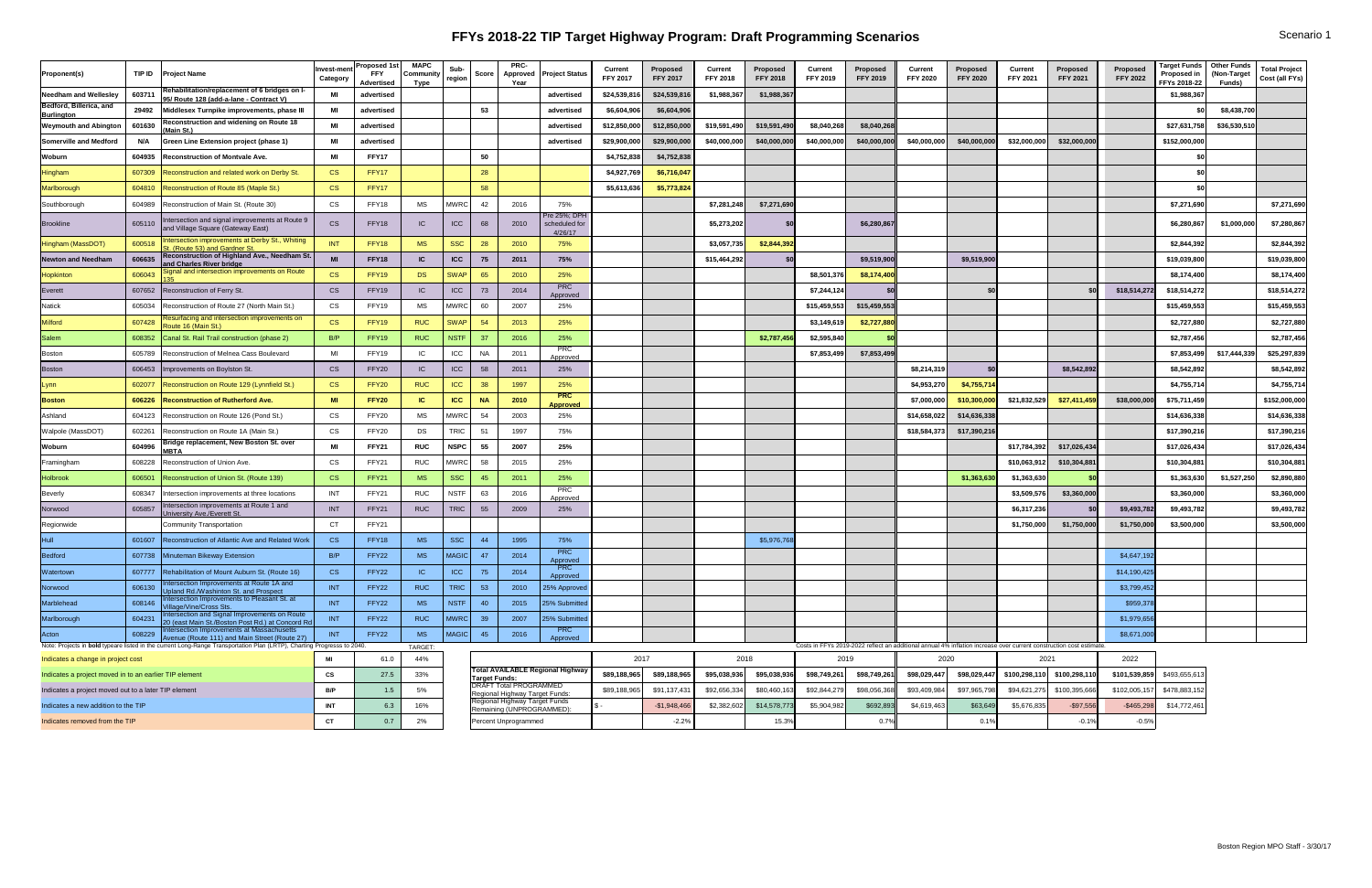# **FFYs 2018-22 TIP Target Highway Program: Draft Programming Scenarios** Scenario 1a

| Proponent(s)                                                                                                            | TIP ID | <b>Project Name</b>                                                                               | Invest-men<br>Category   | <b>Proposed 1st</b> )<br><b>FFY</b><br><b>Advertised</b> | <b>MAPC</b><br>Community<br><b>Type</b> | Sub-<br>region | <b>Score</b> | <b>PRC-</b><br><b>Approved</b><br>Year                          | <b>Project Status</b>                    | <b>Current</b><br><b>FFY 2017</b> | <b>Proposed</b><br><b>FFY 2017</b> | <b>Current</b><br><b>FFY 2018</b> | <b>Proposed</b><br><b>FFY 2018</b> | <b>Current</b><br><b>FFY 2019</b> | Proposed<br><b>FFY 2019</b>                                                                                        | <b>Current</b><br><b>FFY 2020</b> | <b>Proposed</b><br><b>FFY 2020</b> | <b>Current</b><br><b>FFY 2021</b> | <b>Proposed</b><br><b>FFY 2021</b> | <b>Proposed</b><br><b>FFY 2022</b> | Target Funds   Other Funds<br>Proposed in<br>FFYs 2018-22 | (Non-Target<br><b>Funds)</b> | <b>Total Project</b><br>  Cost (all FYs) |
|-------------------------------------------------------------------------------------------------------------------------|--------|---------------------------------------------------------------------------------------------------|--------------------------|----------------------------------------------------------|-----------------------------------------|----------------|--------------|-----------------------------------------------------------------|------------------------------------------|-----------------------------------|------------------------------------|-----------------------------------|------------------------------------|-----------------------------------|--------------------------------------------------------------------------------------------------------------------|-----------------------------------|------------------------------------|-----------------------------------|------------------------------------|------------------------------------|-----------------------------------------------------------|------------------------------|------------------------------------------|
| Needham and Wellesley                                                                                                   | 603711 | Rehabilitation/replacement of 6 bridges on I-<br>95/ Route 128 (add-a-lane - Contract V)          | MI                       | advertised                                               |                                         |                |              |                                                                 | advertised                               | \$24,539,816                      | \$24,539,816                       | \$1,988,367                       | \$1,988,367                        |                                   |                                                                                                                    |                                   |                                    |                                   |                                    |                                    | \$1,988,367                                               |                              |                                          |
| Bedford, Billerica, and<br><b>Burlington</b>                                                                            | 29492  | Middlesex Turnpike improvements, phase II                                                         | MI                       | advertised                                               |                                         |                | -53          |                                                                 | advertised                               | \$6,604,906                       | \$6,604,906                        |                                   |                                    |                                   |                                                                                                                    |                                   |                                    |                                   |                                    |                                    |                                                           | \$8,438,700                  |                                          |
| <b>Weymouth and Abington</b>                                                                                            | 601630 | Reconstruction and widening on Route 18<br>Main St.)                                              | MI                       | advertised                                               |                                         |                |              |                                                                 | advertised                               | \$12,850,000                      | \$12,850,000                       | \$19,591,490                      | \$19,591,490                       | \$8,040,268                       | \$8,040,268                                                                                                        |                                   |                                    |                                   |                                    |                                    | \$27,631,758                                              | \$36,530,510                 |                                          |
| <b>Somerville and Medford</b>                                                                                           | N/A    | <b>Green Line Extension project (phase 1)</b>                                                     | MI                       | advertised                                               |                                         |                |              |                                                                 | advertised                               | \$29,900,000                      | \$29,900,000                       | \$40,000,000                      | \$40,000,00                        | \$40,000,000                      | \$40,000,000                                                                                                       | \$40,000,000                      | \$40,000,000                       | \$32,000,000                      | \$32,000,000                       |                                    | \$152,000,000                                             |                              |                                          |
| Woburn                                                                                                                  | 604935 | <b>Reconstruction of Montvale Ave.</b>                                                            | MI                       | FFY17                                                    |                                         |                | -50          |                                                                 |                                          | \$4,752,838                       | \$4,752,838                        |                                   |                                    |                                   |                                                                                                                    |                                   |                                    |                                   |                                    |                                    |                                                           |                              |                                          |
| Hingham                                                                                                                 |        | 607309 Reconstruction and related work on Derby St.                                               | <b>CS</b>                | FFY17                                                    |                                         |                |              |                                                                 |                                          | \$4,927,769                       | \$6,716,047                        |                                   |                                    |                                   |                                                                                                                    |                                   |                                    |                                   |                                    |                                    |                                                           |                              |                                          |
| Marlborough                                                                                                             |        | 604810 Reconstruction of Route 85 (Maple St.)                                                     | <b>CS</b>                | FFY17                                                    |                                         |                | 58           |                                                                 |                                          | \$5,613,636                       | \$5,773,824                        |                                   |                                    |                                   |                                                                                                                    |                                   |                                    |                                   |                                    |                                    |                                                           |                              |                                          |
| Southborough                                                                                                            |        | 604989 Reconstruction of Main St. (Route 30)                                                      | <b>CS</b>                | FFY18                                                    | MS                                      | <b>MWRC</b>    |              | 2016                                                            | 75%                                      |                                   |                                    | \$7,271,690                       | \$7,271,690                        |                                   |                                                                                                                    |                                   |                                    |                                   |                                    |                                    | \$7,271,690                                               |                              | \$7,271,690                              |
| Brookline                                                                                                               | 605110 | Intersection and signal improvements at Route 9<br>and Village Square (Gateway East)              | CS                       | FFY18                                                    | IC                                      | ICC            | 68           | 2010                                                            | Pre 25%; DPH<br>scheduled for<br>4/26/17 |                                   |                                    | \$5,273,202                       |                                    |                                   | \$6,280,86                                                                                                         |                                   |                                    |                                   |                                    |                                    | \$6,280,867                                               | \$1,000,000                  | \$7,280,867                              |
| Hingham (MassDOT)                                                                                                       | 600518 | Intersection improvements at Derby St., Whiting<br>St. (Route 53) and Gardner St.                 | INT                      | FFY18                                                    | <b>MS</b>                               | <b>SSC</b>     |              | 2010                                                            | 75%                                      |                                   |                                    | \$3,057,735                       | \$2,844,392                        |                                   |                                                                                                                    |                                   |                                    |                                   |                                    |                                    | \$2,844,392                                               |                              | \$2,844,392                              |
| <b>Newton and Needham</b>                                                                                               | 606635 | <b>Reconstruction of Highland Ave., Needham St.</b><br>and Charles River bridge                   | <b>MI</b>                | <b>FFY18</b>                                             | IC                                      | <b>ICC</b>     | 75           | 2011                                                            | 75%                                      |                                   |                                    | \$15,464,292                      |                                    |                                   | \$9,519,900                                                                                                        |                                   | \$9,519,900                        |                                   |                                    |                                    | \$19,039,800                                              |                              | \$19,039,800                             |
| <b>Hopkinton</b>                                                                                                        | 606043 | Signal and intersection improvements on Route                                                     | <b>CS</b>                | FFY19                                                    | DS                                      | <b>SWAF</b>    | -65          | 2010                                                            | 25%                                      |                                   |                                    |                                   |                                    | \$8,501,376                       | \$8,174,400                                                                                                        |                                   |                                    |                                   |                                    |                                    | \$8,174,400                                               |                              | \$8,174,400                              |
| Everett                                                                                                                 |        | 607652 Reconstruction of Ferry St.                                                                | <b>CS</b>                | FFY19                                                    | IC                                      | ICC            | 73           | 2014                                                            | <b>PRC</b><br>Approved                   |                                   |                                    |                                   |                                    | \$7,244,124                       |                                                                                                                    |                                   |                                    |                                   |                                    | \$18,514,272                       | \$18,514,272                                              |                              | \$18,514,272                             |
| Natick                                                                                                                  | 605034 | Reconstruction of Route 27 (North Main St.)                                                       | CS                       | FFY19                                                    | MS                                      | <b>MWRC</b>    | -60          | 2007                                                            | 25%                                      |                                   |                                    |                                   |                                    | \$15,459,553                      | \$15,459,553                                                                                                       |                                   |                                    |                                   |                                    |                                    | \$15,459,553                                              |                              | \$15,459,553                             |
| <b>Milford</b>                                                                                                          | 607428 | Resurfacing and intersection improvements on<br>Route 16 (Main St.)                               | <b>CS</b>                | FFY19                                                    | <b>RUC</b>                              | <b>SWAF</b>    | -54          | 2013                                                            | 25%                                      |                                   |                                    |                                   |                                    | \$3,149,619                       | \$2,727,88                                                                                                         |                                   |                                    |                                   |                                    |                                    | \$2,727,881                                               |                              | \$2,727,881                              |
| <b>Salem</b>                                                                                                            |        | 608352 Canal St. Rail Trail construction (phase 2)                                                | B/P                      | FFY19                                                    | <b>RUC</b>                              | <b>NSTF</b>    | 27           | 2016                                                            | 25%                                      |                                   |                                    |                                   | \$2,787,456                        | \$2,595,840                       |                                                                                                                    |                                   |                                    |                                   |                                    |                                    | \$2,787,456                                               |                              | \$2,787,456                              |
| Boston                                                                                                                  |        | 605789 Reconstruction of Melnea Cass Boulevard                                                    | MI                       | FFY19                                                    | IC                                      | ICC            | ΝA           | 2011                                                            | PRC<br>Approved                          |                                   |                                    |                                   |                                    | \$7,853,499                       | \$7,853,499                                                                                                        |                                   |                                    |                                   |                                    |                                    | \$7,853,499                                               | \$17,444,339                 | \$25,297,839                             |
| Boston                                                                                                                  |        | 606453   Improvements on Boylston St.                                                             | CS                       | FFY20                                                    | IC                                      | ICC            |              | 2011                                                            | 25%                                      |                                   |                                    |                                   |                                    |                                   |                                                                                                                    | \$8,214,319                       | \$8,214,319                        |                                   |                                    |                                    | \$8,214,319                                               |                              | \$8,214,319                              |
| .vnn                                                                                                                    |        | 602077   Reconstruction on Route 129 (Lynnfield St.)                                              | <b>CS</b>                | FFY20                                                    | <b>RUC</b>                              | ICC            |              | 1997                                                            | 25%                                      |                                   |                                    |                                   |                                    |                                   |                                                                                                                    | \$4,953,270                       |                                    |                                   | \$4,931,852                        |                                    | \$4,931,852                                               |                              | \$4,931,852                              |
| <b>Boston</b>                                                                                                           |        | 606226 Reconstruction of Rutherford Ave.                                                          | MI                       | <b>FFY20</b>                                             |                                         | <b>ICC</b>     | <b>NA</b>    | 2010                                                            | <b>PRC</b><br><b>Approved</b>            |                                   |                                    |                                   |                                    |                                   |                                                                                                                    | \$7,000,000                       | \$7,000,000                        | \$21,832,529                      | \$21,832,529                       | \$40,000,000                       | \$68,832,529                                              | \$8,578,930                  | \$152,000,000                            |
| Ashland                                                                                                                 |        | 604123 Reconstruction on Route 126 (Pond St.)                                                     | CS                       | FFY20                                                    | <b>MS</b>                               | <b>MWRC</b>    | -54          | 2003                                                            | 25%                                      |                                   |                                    |                                   |                                    |                                   |                                                                                                                    | \$14,658,022                      | \$14,636,338                       |                                   |                                    |                                    | \$14,636,338                                              |                              | \$14,636,338                             |
| <b>Walpole (MassDOT)</b>                                                                                                |        | 602261 Reconstruction on Route 1A (Main St.)                                                      | CS                       | FFY20                                                    | DS                                      | <b>TRIC</b>    | -51          | 1997                                                            | 75%                                      |                                   |                                    |                                   |                                    |                                   |                                                                                                                    | \$18,584,373                      | \$17,390,216                       |                                   |                                    |                                    | \$17,390,216                                              |                              | \$17,390,216                             |
| Woburn                                                                                                                  | 604996 | <b>Bridge replacement, New Boston St. over</b><br><b>MBTA</b>                                     | MI                       | <b>FFY21</b>                                             | <b>RUC</b>                              | <b>NSPC</b>    |              | 2007                                                            | 25%                                      |                                   |                                    |                                   |                                    |                                   |                                                                                                                    |                                   |                                    | \$17,784,392                      | \$17,026,434                       |                                    | \$17,026,434                                              |                              | \$17,026,434                             |
| Framingham                                                                                                              | 608228 | Reconstruction of Union Ave.                                                                      | CS                       | FFY21                                                    | <b>RUC</b>                              | <b>MWRC</b>    |              | 2015                                                            | 25%                                      |                                   |                                    |                                   |                                    |                                   |                                                                                                                    |                                   |                                    | \$10,063,912                      | \$10,304,881                       |                                    | \$10,304,881                                              |                              | \$10,304,881                             |
| <b>Holbrook</b>                                                                                                         |        | Reconstruction of Union St. (Route 139)                                                           | CS                       | FFY21                                                    | <b>MS</b>                               | <b>SSC</b>     |              | 2011                                                            | 25%                                      |                                   |                                    |                                   |                                    |                                   |                                                                                                                    |                                   | \$1,363,630                        | \$1,363,630                       |                                    |                                    | \$1,363,630                                               | \$1,527,250                  | \$2,890,880                              |
| <b>Beverly</b>                                                                                                          |        | 608347  Intersection improvements at three locations                                              | <b>INT</b>               | FFY21                                                    | <b>RUC</b>                              | <b>NSTF</b>    | 63           | 2016                                                            | <b>PRC</b><br>Approved                   |                                   |                                    |                                   |                                    |                                   |                                                                                                                    |                                   |                                    | \$3,509,576                       | \$3,360,000                        |                                    | \$3,360,000                                               |                              | \$3,360,000                              |
| Norwood                                                                                                                 | 605857 | ntersection improvements at Route 1 and<br>Jniversity Ave./Everett St.                            | <b>INT</b>               | FFY21                                                    | <b>RUC</b>                              | <b>TRIC</b>    | 55           | 2009                                                            | 25%                                      |                                   |                                    |                                   |                                    |                                   |                                                                                                                    |                                   |                                    | \$6,317,236                       | \$9,166,41                         |                                    | \$9,166,410                                               |                              | \$9,166,410                              |
| Regionwide                                                                                                              |        | Community Transportation                                                                          | <b>CT</b>                | FFY21                                                    |                                         |                |              |                                                                 |                                          |                                   |                                    |                                   |                                    |                                   |                                                                                                                    |                                   |                                    | \$1,750,000                       | \$1,750,000                        | \$1,750,000                        | \$3,500,000                                               |                              | \$3,500,000                              |
| Hull                                                                                                                    | 601607 | Reconstruction of Atlantic Ave and Related Work                                                   | <b>CS</b>                | FFY18                                                    | <b>MS</b>                               | <b>SSC</b>     |              | 1995                                                            | 75%                                      |                                   |                                    |                                   | \$5,976,76                         |                                   |                                                                                                                    |                                   |                                    |                                   |                                    |                                    |                                                           |                              |                                          |
| <b>Bedford</b>                                                                                                          |        | 607738 Minuteman Bikeway Extension                                                                | B/P                      | FFY22                                                    | <b>MS</b>                               | <b>MAGIO</b>   |              | 2014                                                            | <b>PRC</b><br>Approved                   |                                   |                                    |                                   |                                    |                                   |                                                                                                                    |                                   |                                    |                                   |                                    | \$4,647,192                        |                                                           |                              |                                          |
| Watertown                                                                                                               |        | 607777 Rehabilitation of Mount Auburn St. (Route 16)                                              | CS                       | FFY22                                                    | IC                                      | <b>ICC</b>     | -75          | 2014                                                            | <b>PRC</b><br>Approved                   |                                   |                                    |                                   |                                    |                                   |                                                                                                                    |                                   |                                    |                                   |                                    | \$14,190,425                       |                                                           |                              |                                          |
| Norwood                                                                                                                 | 606130 | itersection Improvements at Route 1A and<br><b>Jpland Rd./Washinton St. and Prospect</b>          | <b>INT</b>               | FFY22                                                    | <b>RUC</b>                              | <b>TRIC</b>    | -53          | 2010                                                            | 25% Approved                             |                                   |                                    |                                   |                                    |                                   |                                                                                                                    |                                   |                                    |                                   |                                    | \$3,799,452                        |                                                           |                              |                                          |
| Marblehead                                                                                                              | 608146 | Intersection Improvements to Pleasant St. at<br>Village/Vine/Cross Sts.                           | -INT                     | FFY22                                                    | MS                                      | <b>NSTF</b>    |              | 2015                                                            | 25% Submitted                            |                                   |                                    |                                   |                                    |                                   |                                                                                                                    |                                   |                                    |                                   |                                    | \$959,378                          |                                                           |                              |                                          |
| Marlborough                                                                                                             | 604231 | Intersection and Signal Improvements on Route<br>20 (east Main St./Boston Post Rd.) at Concord Rd | <b>INT</b>               | FFY22                                                    | <b>RUC</b>                              | <b>MWRC</b>    | 39           | 2007                                                            | 25% Submitted                            |                                   |                                    |                                   |                                    |                                   |                                                                                                                    |                                   |                                    |                                   |                                    | \$1,979,656                        |                                                           |                              |                                          |
| Reading                                                                                                                 | 607305 | Intersection Signalization at Route 28 and<br>Hopkins St.                                         | <b>INT</b>               | FFY22                                                    | <b>MS</b>                               | <b>NSPC</b>    | 34           | 2012                                                            | PRC<br>Approved                          |                                   |                                    |                                   |                                    |                                   |                                                                                                                    |                                   |                                    |                                   |                                    | \$1,240,084                        |                                                           |                              |                                          |
| <b>Beverly</b>                                                                                                          |        | 608348 Rehabilitation of Bridge St.                                                               | CS                       | FFY20                                                    | <b>RUC</b>                              | <b>NSTF</b>    | 59           | 2016                                                            | <b>PRC Approved</b>                      |                                   |                                    |                                   |                                    |                                   |                                                                                                                    |                                   |                                    |                                   |                                    | \$6,124,800                        |                                                           |                              |                                          |
| Malden                                                                                                                  |        | Complete Streets Improvements on Exchange St.<br>(Lighting and Sidewalk Improvements on           | <b>CS</b>                | FFY22                                                    | IC                                      | ICC            | -54          | 2016                                                            | <b>PRC</b> Approved                      |                                   |                                    |                                   |                                    |                                   |                                                                                                                    |                                   |                                    |                                   |                                    | \$1,497,081                        |                                                           |                              |                                          |
| Sudbury                                                                                                                 | 607249 | Intersection Improvements at Route 20 and<br>andham Road                                          | <b>INT</b>               | FFY19                                                    | <b>MAGIC</b>                            | <b>MS</b>      | 37           | 2013                                                            | 25% Approved                             |                                   |                                    |                                   |                                    |                                   |                                                                                                                    |                                   |                                    |                                   |                                    | \$1,919,858                        |                                                           |                              |                                          |
| Duxbury                                                                                                                 | 606002 | Signal installation at Route 3 (NB and SB) ramps<br>and Route 3A (Tremont St.)                    | <b>INT</b>               | FFY22                                                    | SSC                                     | <b>MS</b>      | 33           | 2010                                                            | <b>PRC Approved</b>                      |                                   |                                    |                                   |                                    |                                   |                                                                                                                    |                                   |                                    |                                   |                                    | \$2,784,000                        |                                                           |                              |                                          |
| Note: Projects in bold typeare listed in the current Long-Range Transportation Plan (LRTP), Charting Progresss to 2040. |        |                                                                                                   |                          | TARGET:                                                  |                                         |                |              |                                                                 |                                          |                                   |                                    |                                   |                                    |                                   | Costs in FFYs 2019-2022 reflect an additional annual 4% inflation increase over current construction cost estimate |                                   |                                    |                                   |                                    |                                    |                                                           |                              |                                          |
| Indicates a change in project cost                                                                                      |        |                                                                                                   | MI                       | 59.6                                                     | 44%                                     |                |              |                                                                 | <b>Total AVAILABLE Regional Highway</b>  | 2017                              |                                    | 2018                              |                                    | 2019                              |                                                                                                                    | 2020                              |                                    | 2021                              |                                    | 2022                               |                                                           |                              |                                          |
| Indicates a project moved in to an earlier TIP element                                                                  |        |                                                                                                   | $\mathsf{CS}\phantom{0}$ | 29.0                                                     | 33%                                     |                |              | Target Funds:<br>DRAFT Total PROGRAMMED                         |                                          | \$89,188,965                      | \$89,188,965                       | \$95,038,936                      | \$95,038,936                       | \$98,749,261                      | \$98,749,26                                                                                                        | \$98,029,447                      | \$98,029,447                       | $$100,298,110$ $$100,298,110$     |                                    | \$101,539,859                      | \$493,655,613                                             |                              |                                          |
| Indicates a project moved out to a later TIP element                                                                    |        |                                                                                                   | B/P                      | 1.5                                                      | 5%                                      |                |              | Regional Highway Target Funds:<br>Regional Highway Target Funds |                                          | \$89,188,965                      | \$91,137,431                       | \$92,646,776                      | \$80,460,163                       | \$92,844,279                      | \$98,056,368                                                                                                       | \$93,409,984                      | \$98,124,403                       | \$94,621,275                      | \$100,372,106                      | \$99,406,198                       | \$476,419,239                                             |                              |                                          |
| Indicates a new addition to the TIP                                                                                     |        |                                                                                                   | <b>INT</b>               | 5.7                                                      | 16%                                     |                |              | Remaining (UNPROGRAMMED):                                       |                                          |                                   | $-$1,948,466$                      | \$2,392,160                       | \$14,578,773                       | \$5,904,982                       | \$692,893                                                                                                          | \$4,619,463                       | $-$ \$94,956                       | \$5,676,835                       | $-$73,996$                         | \$2,133,661                        | \$17,236,374                                              |                              |                                          |
| Indicates removed from the TIP                                                                                          |        |                                                                                                   | <b>CT</b>                | 0.7                                                      | 2%                                      |                |              | <b>Percent Unprogrammed</b>                                     |                                          |                                   | $-2.2%$                            |                                   | 15.3%                              |                                   | $0.7\%$                                                                                                            |                                   | $-0.1%$                            |                                   | $-0.19$                            | 2.1%                               |                                                           |                              |                                          |